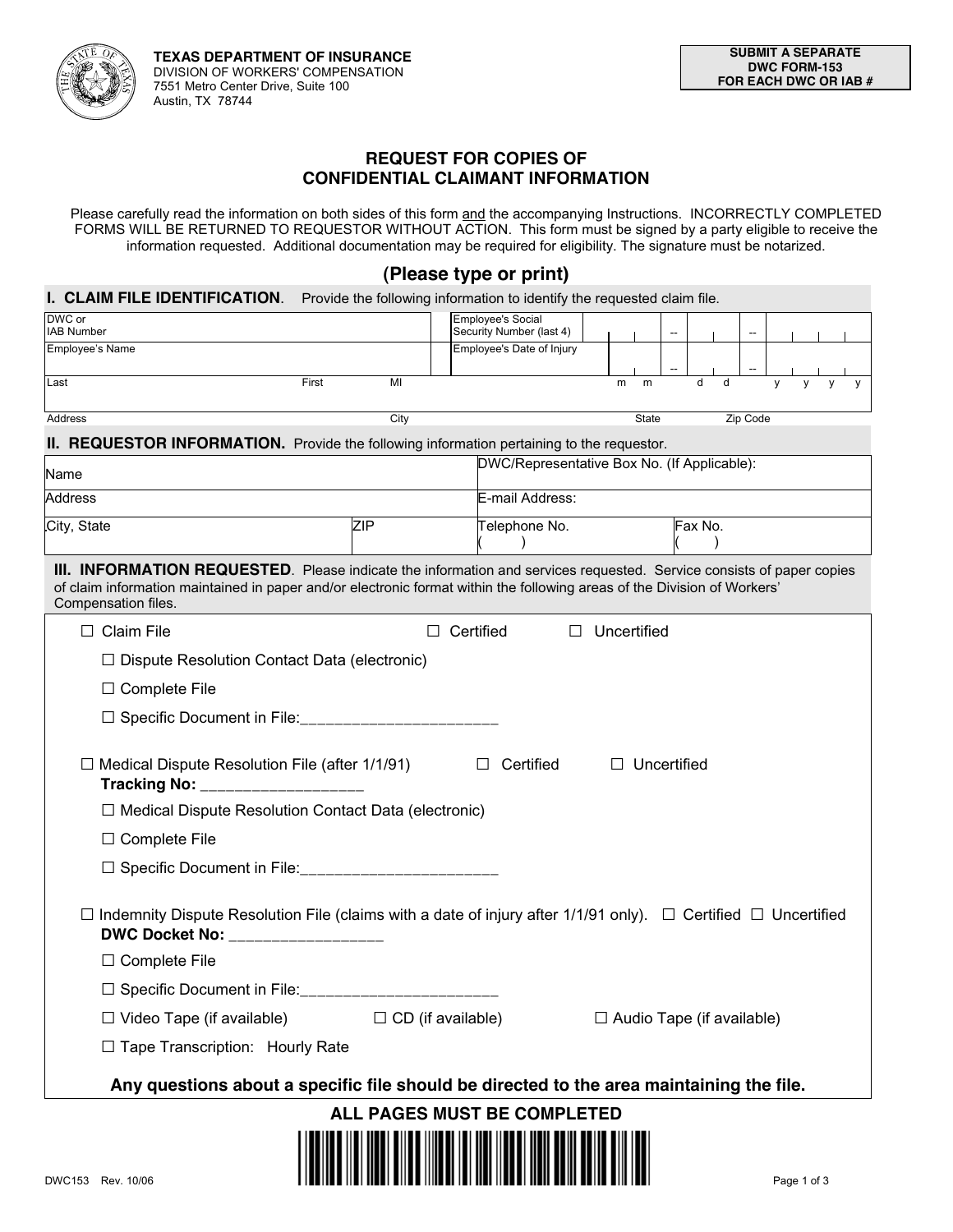### **IMPORTANT: BY EXECUTING THIS FORM, REQUESTOR REPRESENTS THAT HE OR SHE IS ENTITLED TO THE INFORMATION REQUESTED AND HAS FULL AUTHORITY TO ACT AS A REQUESTOR. REQUESTOR ALSO ACKNOWLEDGES LIABILITY FOR PAYMENT OF ALL AMOUNTS OWED FOR SERVICES PROVIDED AS A RESULT OF THIS REQUEST.**

#### **IV. REQUESTOR ELIGIBILITY AND NOTARIZATION.** (PLEASE CHECK ONE BOX ONLY)

The Texas Workers' Compensation Act, Texas Labor Code, Title 5, Section 402.084, limits the release of confidential information in or derived from a claim file to the categories of persons listed below. Indicate the category of eligibility, which qualifies you to receive the information requested. Sign and complete the notarization prior to sending the request to the Texas Department of Insurance (TDI) Division of Workers' Compensation (DWC). Eligibility will be verified by TDI DWC.

| The employee or the employee's legal beneficiary                                                                                                                                     | The insurance carrier or insurance carrier's legal                                                                                                        |  |  |  |  |  |
|--------------------------------------------------------------------------------------------------------------------------------------------------------------------------------------|-----------------------------------------------------------------------------------------------------------------------------------------------------------|--|--|--|--|--|
| (ATTACH DOCUMENTATION)                                                                                                                                                               | counsel/representative. (ATTACH DOCUMENTATION)                                                                                                            |  |  |  |  |  |
| The employee's or the legal beneficiary's<br>representative (ATTACH DOCUMENTATION)                                                                                                   | The Texas Property and Casualty Insurance<br>Guaranty Association, if that association has<br>assumed the obligations of an impaired insurance<br>company |  |  |  |  |  |
| The employer at the time of injury. Requestor                                                                                                                                        | A third party litigant in a lawsuit, in which the cause                                                                                                   |  |  |  |  |  |
| must provide injured employee's period of                                                                                                                                            | of action arises from the incident that gave rise to                                                                                                      |  |  |  |  |  |
| employment: (ATTACH DOCUMENTATION)                                                                                                                                                   | the injury. (COPY OF PETITION AND ANSWER MUST BE                                                                                                          |  |  |  |  |  |
| to                                                                                                                                                                                   | ATTACHED). Requestor must provide injured                                                                                                                 |  |  |  |  |  |
| mo./yr                                                                                                                                                                               | employee's date of injury                                                                                                                                 |  |  |  |  |  |
| mo./yr.                                                                                                                                                                              | mo/vr                                                                                                                                                     |  |  |  |  |  |
| The Texas Certified Self-Insurer Guaranty<br>Association Established under Subchapter G,<br>Chapter 407, if that association has assumed the<br>obligations of an impaired employer. | Health Care Provider who is a party to a Medical<br>Dispute (Section 413.031 of the Act)                                                                  |  |  |  |  |  |

**I have read** and understand this form and the accompanying instructions. **I am entitled** to receive the confidential employee information being requested as indicated above. **I understand** that it is a Class A misdemeanor to unlawfully receive, publish, disclose, or distribute confidential information in or derived from an employee's claim file. [Texas Labor Code, Sections 402.064; 402.081; 402.083 - .084; 402.086 and 402.091]

|                   | Name of Requestor:<br>(Please Print)<br>Character Character Character Character Character Character Character Character Character Character Character Character Character Character Character Character Character Character Character Character Charac                                         |             |
|-------------------|------------------------------------------------------------------------------------------------------------------------------------------------------------------------------------------------------------------------------------------------------------------------------------------------|-------------|
|                   |                                                                                                                                                                                                                                                                                                |             |
|                   |                                                                                                                                                                                                                                                                                                |             |
|                   | (if applicable)                                                                                                                                                                                                                                                                                |             |
|                   |                                                                                                                                                                                                                                                                                                |             |
|                   | Federal Tax I.D.#: ———————————————————————————————                                                                                                                                                                                                                                             |             |
|                   |                                                                                                                                                                                                                                                                                                |             |
|                   |                                                                                                                                                                                                                                                                                                | Date        |
|                   | $\star$<br>$\star$                                                                                                                                                                                                                                                                             |             |
|                   | *<br>County of <u>the country of the country of the country of the country of the country of the country of the country of the country of the country of the country of the country of the country of the country of the country of t</u>                                                      |             |
|                   | Before me on the above date personally appeared ________________________________<br>who after first being sworn or affirmed, said that the statements contained in this request are true.                                                                                                      |             |
|                   | Signed <u>Signed</u> Signed <b>Signed</b> Signed <b>Signed</b> Signed <b>Signed</b> Signed <b>Signed</b> Signed <b>Signed</b> Signed <b>Signed</b> Signed <b>Signed</b> Signed <b>Signed</b> Signed <b>Signed</b> Signed <b>Signed</b> Signed <b>Signed</b> Signed <b>Signed</b> Signed Signed |             |
|                   |                                                                                                                                                                                                                                                                                                |             |
|                   |                                                                                                                                                                                                                                                                                                |             |
| DWC153 Rev. 10/06 |                                                                                                                                                                                                                                                                                                | Page 2 of 3 |